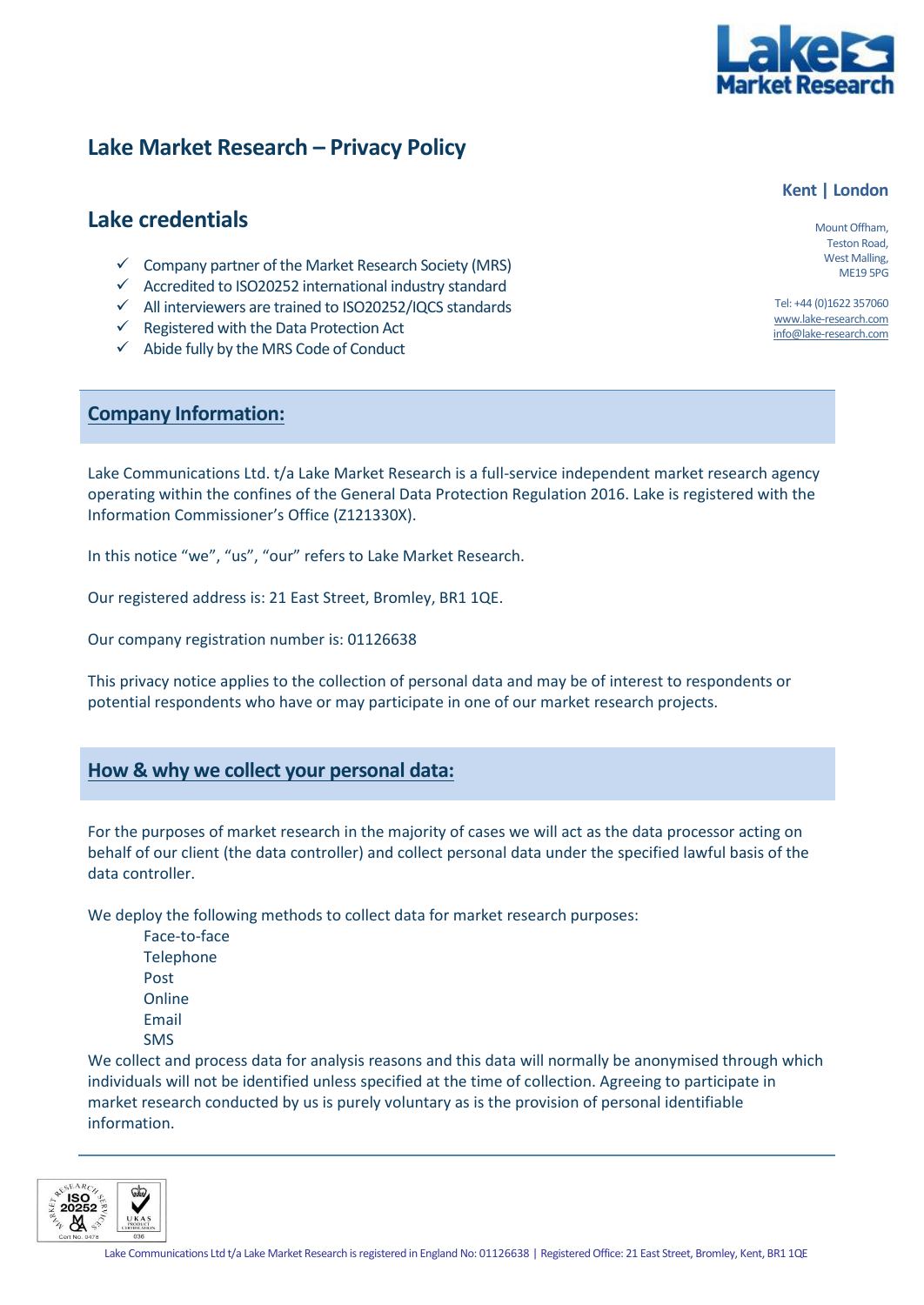A data subject (usually a respondent) can apply to us to see what data, if any, we hold about them, known as a Subject Access Request (SAR), to do this please email **[datamanager@lake-research.com](mailto:datamanager@lake-research.com)** or contact **01622 357060.** We shall respond to the applicant within one month of receiving the SAR.

The data subject has the following rights:

- Revoke consent and ask us to stop processing their personal data;
- Restrict processing of their personal data;
- Ask us how we obtained their personal data if not from them;
- Apply for the data to be erased;
- Request that any incorrect personal information be corrected.

We will not use data subjects' personal data for any other reason than specified at the time of collection.

#### **Data storage, retention and deletion**

We may have contacted the respondent as a result of being given their personal information by one of our clients of whom the data subject may be a customer (i.e. a customer database). Alternatively, we may have purchased a list of contacts through a sample provider to target potential participants. When we receive/purchase such lists, it is the responsibility of the client/sample provider to ensure those featured within the lists are fully aware they may be contacted for market research purposes.

We reinforce at various stages of the data collection process that provision of personal data is completely voluntary, and they can refuse to take part at any time.

When acting as the data processor on behalf of our client as the data controller, they will specify the length of time we are to retain the personal information collected, if this is not determined we will keep retain the data for one year following the completion of the project.

For adherence to quality control procedures, we may ask a respondent their name, address and telephone number in order to re-contact them for verification purposes. We do this to monitor our interviewers and ensure compliance with our interviewing procedures.

#### **Data transfer**

We will not transfer any data outside of the EEA and will not pass on any personal data to a third-party without the respondent's express knowledge and consent.

There may be occasions where we utilise the services of sub-contractors, such as transcribers, in the research process. Once their participation in the research has ended, they are contractually obligated to delete any data held in relation to the project.